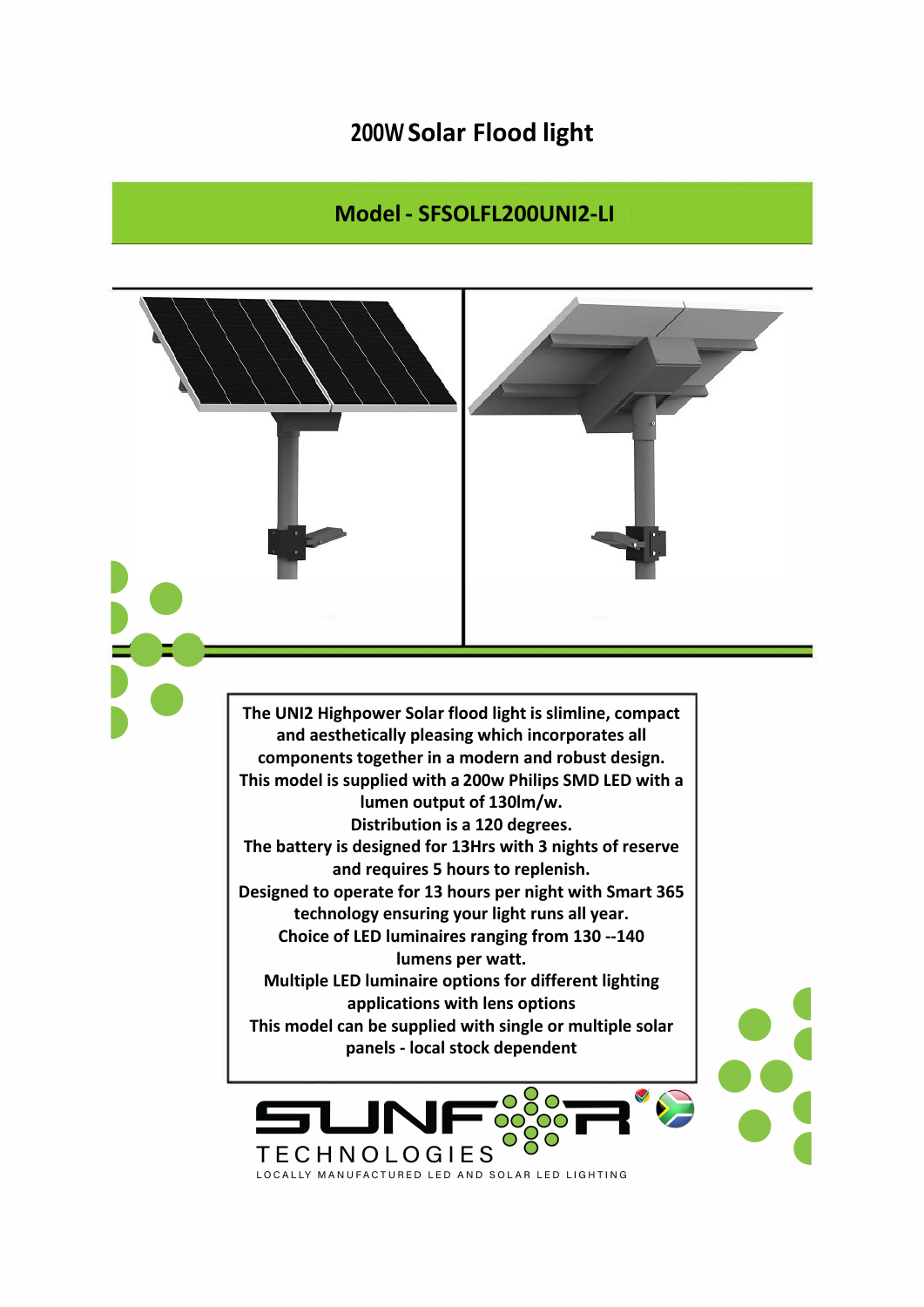## **Model - SFSOLFL200UNI2-LI**

| <b>LIGHT</b>                    | Power                                                                                                                                                 | 200W                          |
|---------------------------------|-------------------------------------------------------------------------------------------------------------------------------------------------------|-------------------------------|
|                                 | LED                                                                                                                                                   | Philips                       |
|                                 | <b>IP Rating</b>                                                                                                                                      | IP 65                         |
|                                 | Flux @ CCT 5700 - 6000K                                                                                                                               | 26000                         |
|                                 | CRI - Colour Rendering Index                                                                                                                          | 80                            |
|                                 | Optical control                                                                                                                                       | Glass Lens                    |
|                                 | Average Lifespan                                                                                                                                      | 8 years                       |
|                                 | <b>Operating temperature</b>                                                                                                                          | $-30$ Deg $\sim$ +45 Deg      |
|                                 | Mounting height                                                                                                                                       | 12 meter above surface        |
|                                 | Beam angle                                                                                                                                            | 120 degrees                   |
|                                 | Lumen per watt                                                                                                                                        | 130                           |
|                                 | Pole to pole distance                                                                                                                                 | 45 meters                     |
| <b>BATTERY</b>                  | Lithium Ferro Phosphate                                                                                                                               | Sharp / LG                    |
|                                 | Voltage                                                                                                                                               | 25.6v                         |
|                                 | <b>Watt Hours</b>                                                                                                                                     | 3840Wh                        |
|                                 | Lifespan                                                                                                                                              | 2000 cycles                   |
| <b>SOLAR</b><br><b>PANEL</b>    | Power                                                                                                                                                 | 580w                          |
|                                 | Voltage                                                                                                                                               | 38v                           |
|                                 | Maximum current                                                                                                                                       | 9.50 Amp                      |
| <b>CONTROLLER</b>               | Charging method                                                                                                                                       | <b>MPPT</b>                   |
|                                 | Dimming parameters                                                                                                                                    | 100 / 70 / 50 & 30%           |
|                                 | Day night sensor                                                                                                                                      | Integrated Day / Night sensor |
|                                 | Lighting parameters                                                                                                                                   | 4 stage programmable          |
|                                 | <b>Electrical parameters</b>                                                                                                                          | Temperature compensation      |
|                                 |                                                                                                                                                       | Overheating, overcharging and |
|                                 |                                                                                                                                                       | over discharging protections  |
| TFRY<br>AND<br><b>ENCLOSURE</b> | A Grade steel treated with anti rust and powder coated<br>Manufactured in an SABS approved facility with<br>ISO 9001 - 3CR12 stainless steel optional |                               |
| <b>POLE</b>                     | Galvanized with an option to powder coat-12m (139 - 114mm coll)                                                                                       |                               |
| <b>WARRANTY</b>                 | 3 years on all components - option to extend                                                                                                          |                               |

••• •• **t** 

TECHNOLOGIES OCO - -

LJN

y